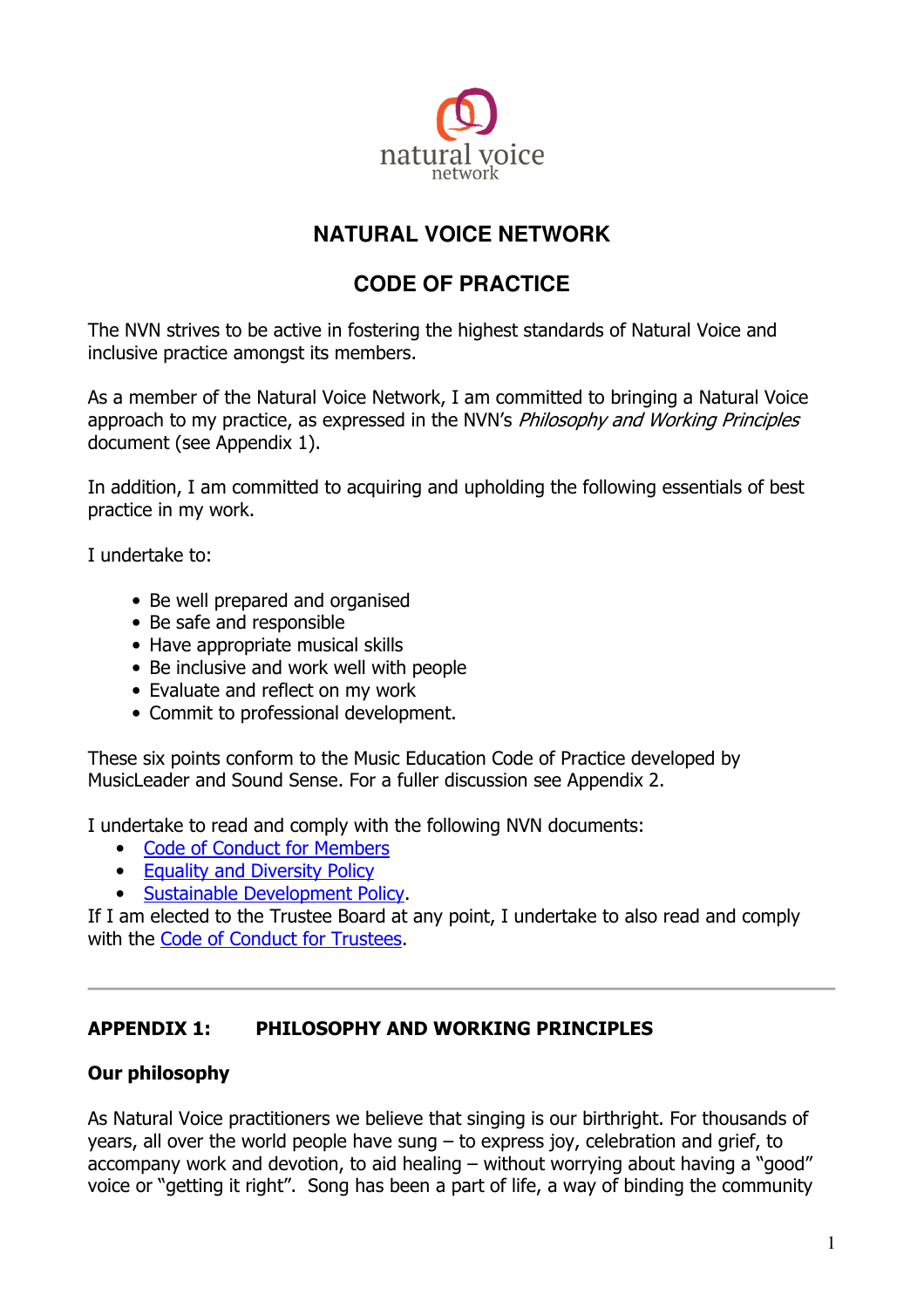together. We aim to recreate the sense that vocalising, singing and singing together are natural and open to all.

Each person's voice is as unique as their fingerprint and, respecting that individuality, we aim to provide people with opportunities to express themselves vocally and to develop their full vocal potential. The voice we are born with is capable of freely expressing a full range of emotions, thoughts and experience – this is what we mean by the Natural Voice. However, the tensions and stresses of daily life can create physical and emotional blocks to the Natural Voice. We therefore focus on breath and bodywork as the foundations of healthy voice use.

We are principally concerned with the melodic voice  $-$  the voice as it moves from speech to melody – the voice that is instinctively used in folk traditions around the world. In this culture many people see themselves as non-singers because of previous experiences of criticism and judgement. Many are excluded from singing groups if they do not have music reading skills. Therefore we aim in our work to counteract these experiences and to give people confidence in their melodic voice by providing a supportive learning environment.

We believe that vocalising, creativity and song should be accessible to all, regardless of previous musical ability or experience. Therefore, creating a sense of an accepting community is an essential element of our approach in working with groups.

This means not only tolerating difference but welcoming it, by positively including people who have many different needs or face particular social barriers.

Our approach to teaching by ear is a fundamental means of ensuring access. But we recognise that social factors (such as income, class, gender, ethnicity, age, disability, health, sexuality) can also create barriers to accessing singing opportunities. We are therefore committed to an ongoing process of learning about the barriers to participation some people will experience, and ways we can counter these.

#### **Our working principles**

a) We provide a range of opportunities for people to explore their voices and enjoy song. Typically, we run voice and song workshops; offer training, short courses and creative projects; and run community choirs. These opportunities are open and accessible to everyone, regardless of musical knowledge or experience.

b) We work in ways that enable everybody to participate as actively as possible. This includes working at a pace which recognises the needs of the less experienced and slower learners; using a variety of language, teaching styles and material; taking account of the diversity of individual needs (additional guidance to follow); using demystifying and accessible language and avoiding technical language and jargon; fostering a nonjudgmental and supportive learning environment; talking in terms of unlocking, freeing, allowing, releasing and discovering the authentic voice.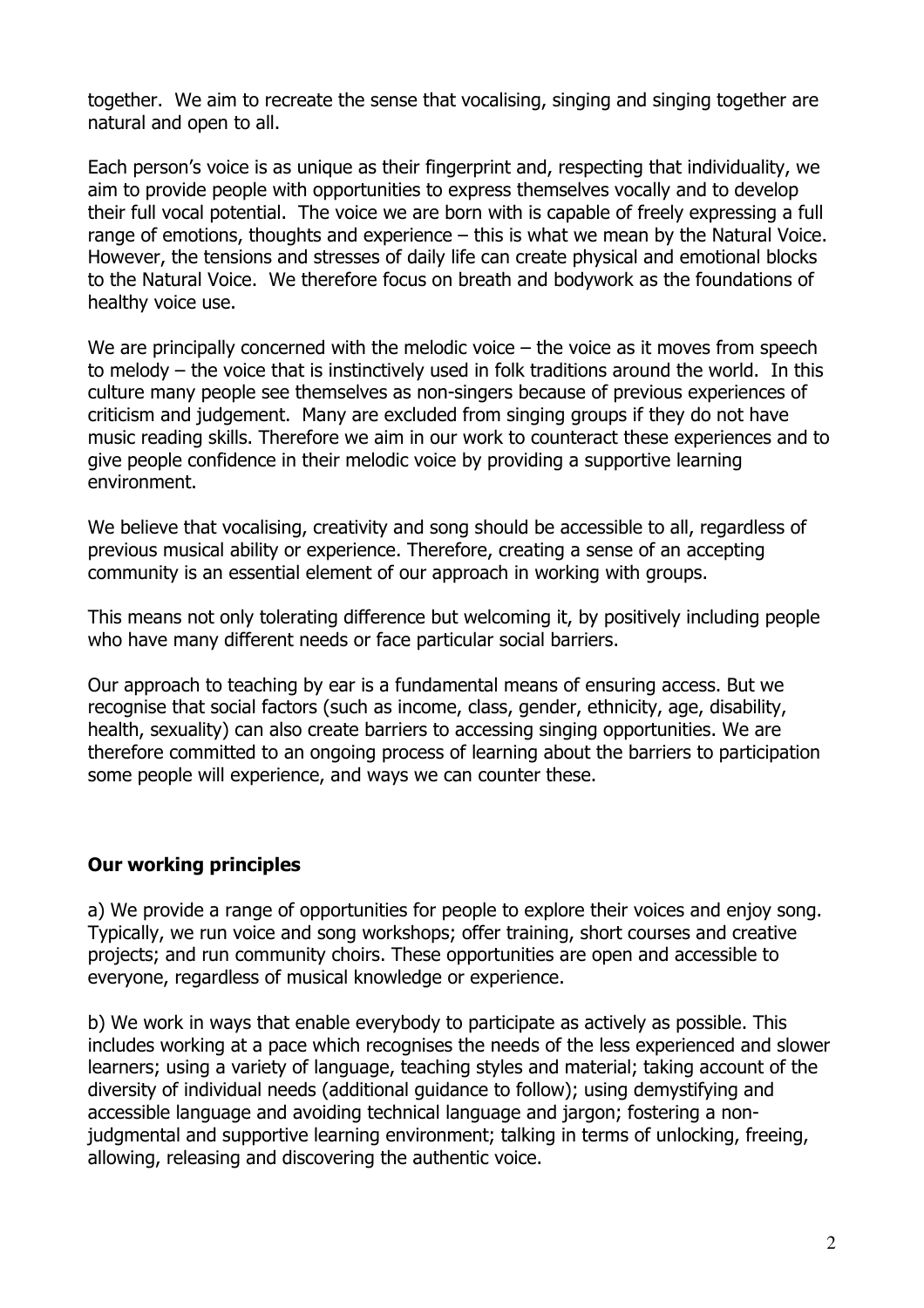c) We aim to teach songs by ear, recognising that the majority of the music in the world comes from the oral tradition and that this is the most accessible and effective way for the majority of people to learn and retain songs.

d) We regard vocal and physical warm-ups as an essential element of our work. They ensure healthy vocal use by anchoring the voice in the body and breath and generally prepare the voice for action. They also allow opportunities for increasing creativity, practising listening to others and creating a sense of community.

e) We are concerned with the enjoyment of singing and making it accessible, so the main focus in our work is on the process of coming together to sing, whilst at the same time developing people's vocal skills and, within the context of performance, aiming for the highest standards.

f) Respect for individuals, traditions and creativity is essential to our work. We acknowledge and accept that each voice is unique to the individual; we credit the origin of each song and vocal/physical exercise, where possible, and avoid the use of inappropriate or exploitative material; we use relevant singing styles appropriate to the culture that a song comes from; and we present the historical and cultural contexts of songs, where known.

g) We are committed to the principles of sustainability in our voice work, promoting practices which minimise environment impact, supporting equality and social justice, and advocating fair remuneration for work undertaken.

## **APPENDIX 2: CODE OF PRACTICE**

These prompts and suggestions develop the six key points of the Music Education Code of Practice as related to the work of NVN members.

## **1. Be well prepared and organised**

Plan your session:

- Know your material and teach songs that are appropriate for the group and the occasion.
- Think about how you structure the session (e.g. how to relax and engage people, how to move into singing, how to manage variety and pace, how to maximise involvement, how to achieve a sense of completion at the end).
- Identify what you want to achieve in the session.
- Plan to meet the specific requirements of participants.
- Plan and prepare any materials/equipment you need.
- Endeavour to honour the origins, meanings and cultural and historical contexts of songs.
- Warm up your voice before the start of the session.

Know your venue:

- Obtain clear directions and details of a contact person.
- Check disabled access.
- Check what facilities and equipment are available.
- Check health and safety and security procedures.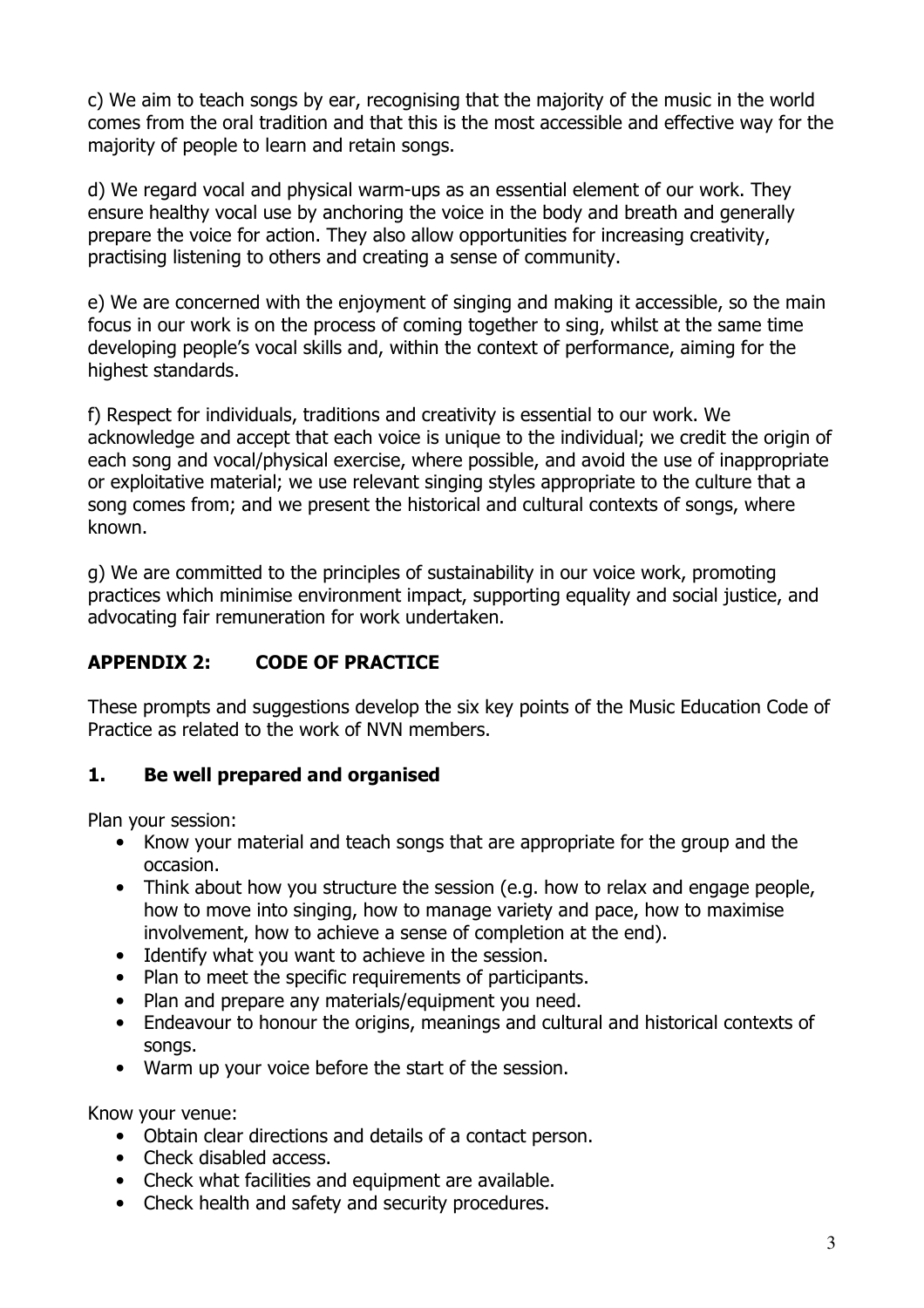• Check housekeeping details (location of toilets etc.).

Work effectively with others:

• Liaise fully with partners (e.g. employers, co-tutors) to ensure that all of the above points are covered.

## **2. Be safe and responsible**

- Make sure you have adequate public liability insurance cover (available through the NVN for UK members).
- Be clear and specific about what you are, and are not, qualified to do. (Do not give anatomical vocal advice unless you are appropriately qualified – as a speech therapist, for instance). N.B. Membership of the NVN does not confer or imply a qualification of any kind to carry out voice work.
- Be aware of circumstances in which you will require professional indemnity insurance.
- Carry out appropriate risk assessments for the spaces, activities and individuals you are responsible for.
- Demonstrate a professional and respectful attitude to working with people from all backgrounds and ages, including appropriate DBS certification before working with unaccompanied children or vulnerable adults.
- Check where emergency equipment is located and familiarise yourself with specific emergency procedures.
- Obtain the contact details of a person you can call on, should there be an emergency relating to the venue, or to particular at-risk individuals.
- Give appropriate health and safety warnings (e.g. prior to warm-up exercises).
- Plan for dealing with participants who become distressed (acknowledging the essential connection between body, breath, sound and emotion).
- Do not engage in activities or behaviour which bring the ethical and principled reputation of the Natural Voice Network into disrepute.

NB. The trustees of the Network reserve the right to suspend the membership of any member deemed to be in serious breach of these expectations of conduct.

## **3. Have appropriate vocal and musical skills**

- Only accept work which is appropriate to your level of skill.
- Strive to improve your level of skill.
- Be able to pitch notes, establish rhythms and teach songs in several parts, accurately.
- Be able to bring songs to life and communicate this to others, through the use of words and gesture.
- Develop awareness and understanding of different musical genres, different singing styles and different cultural influences and traditions.
- Have the confidence to get people playing with their voices and improvising.
- Teaching skills
- Organisational skills
- Leadership skills.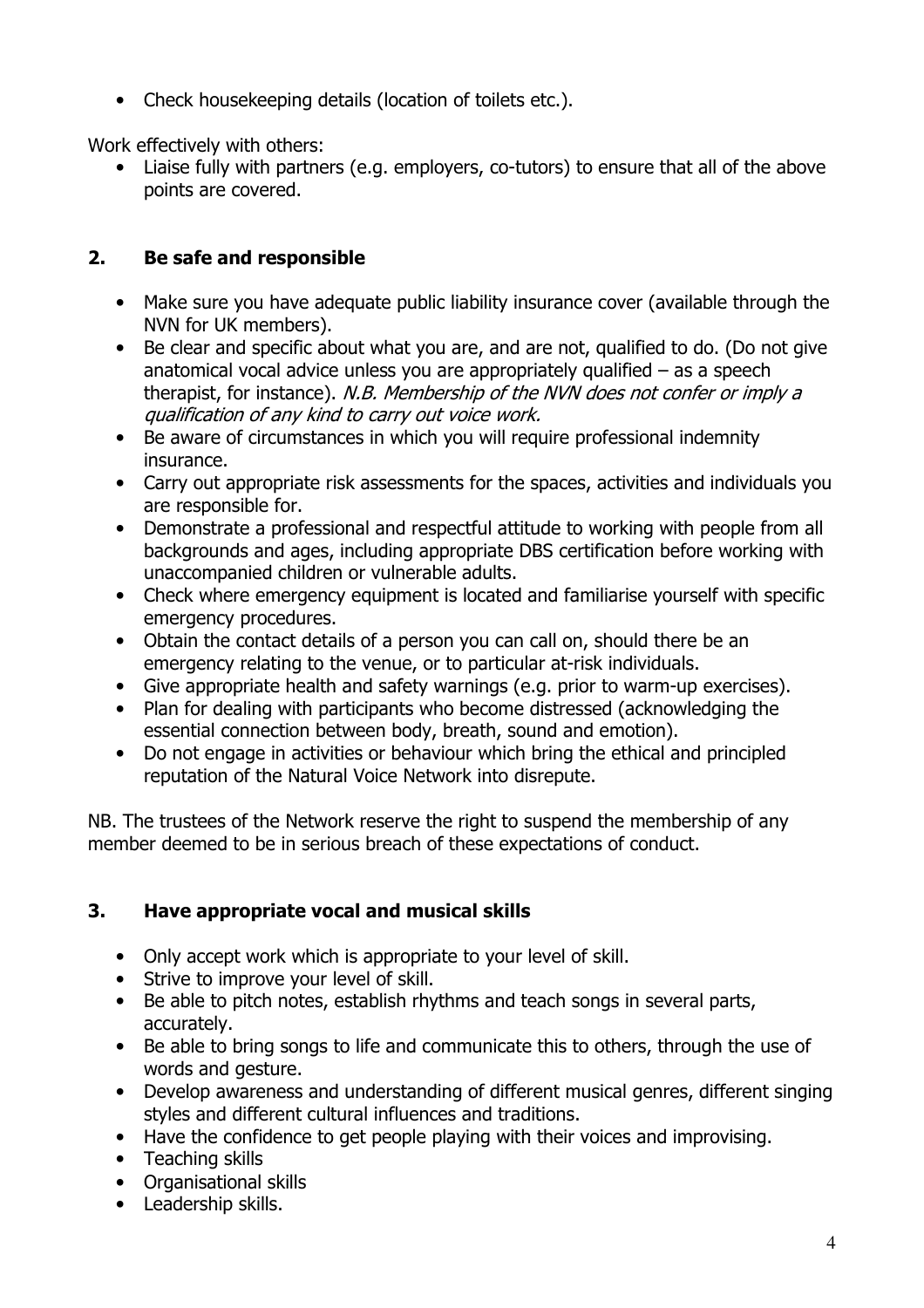### **4. Work well with groups and individuals**

Strive to develop your:

- Teaching skills
- Organisational skills
- Leadership skills.

Bring an approach to your work that is:

- Respectful
- Inclusive of everyone
- Freeing, allowing, releasing
- Non-judgmental
- Encouraging
- Patient.

Have an awareness and understanding of:

- How to look after your own emotional well-being.
- How to handle your own and other people's expectations.
- How to deal with challenging behaviours.
- Social barriers to inclusion and how to counter them.
- The impact that releasing the voice can have on individuals.
- The potentially damaging consequences of making or allowing negative comments about people's voices.
- The boundaries of your job role.

Be considerate of other NVN practitioners in your locality and aim to work cooperatively with them (e.g. with regard to the location and timing of events).

#### **5. Evaluate and reflect on your work**

Reflective practice is a means to achieving continuing improvement in your work. The key elements are:

- Monitor what you do.
- Evaluate your practice.
- Identify things you can do to improve (e.g. change the way you do something, read a book, attend a training event).
- Put your plan into action.
- Continue to monitor and evaluate your progress.

#### **6. Commit to professional development**

To keep abreast of developments in the Natural Voice field, you can:

- Find out what other practitioners are doing.
- Find out about training courses, conferences and workshops.
- Build a library of books, CDs, websites, etc.
- Join networks and discussion groups, on- and off-line.